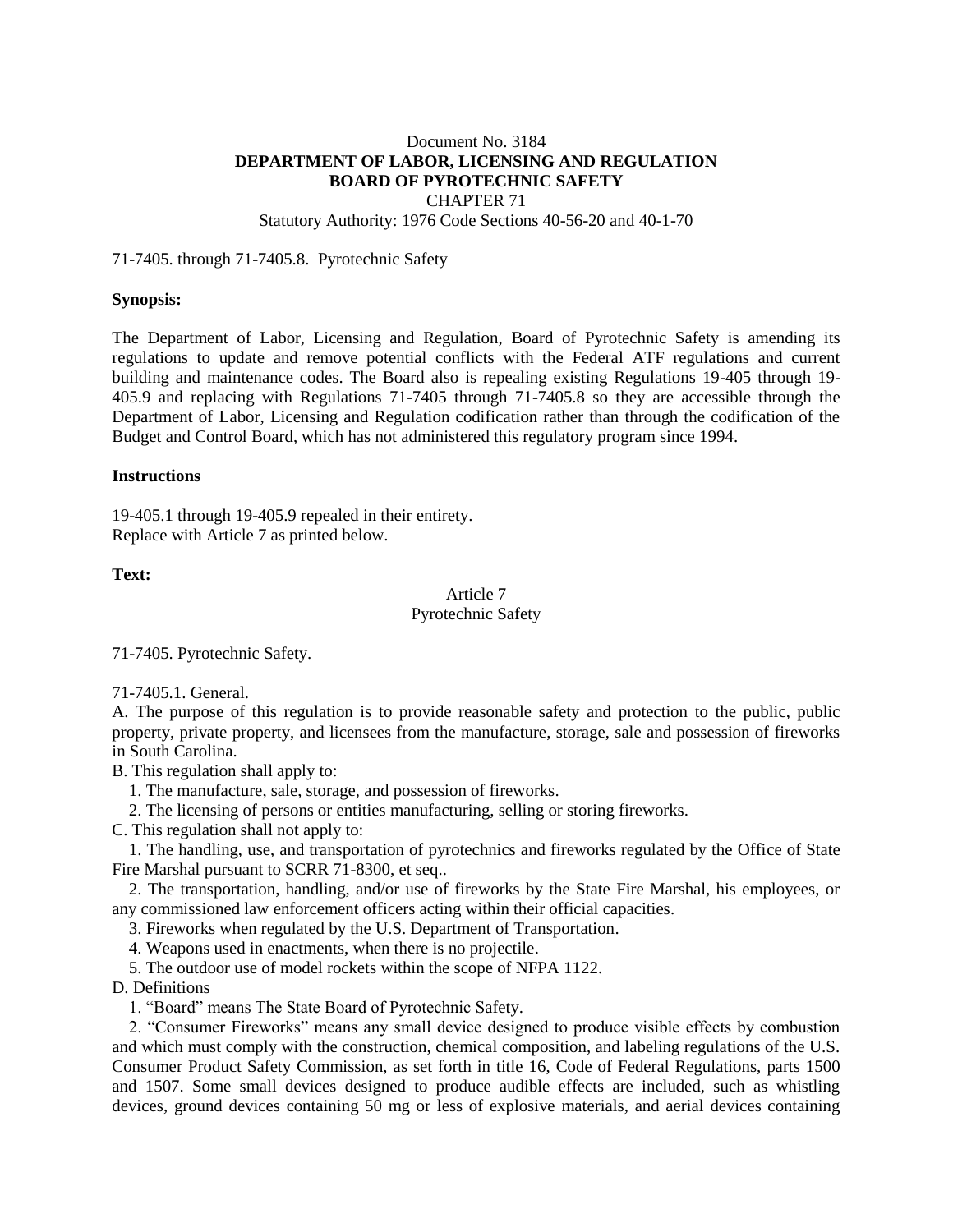130 mg or less of explosive materials. Consumer fireworks are classified as fireworks UN0336, and UN0337 by the U.S. Department of Transportation at 49 CFR 172.101. This term does not include fused set pieces containing components, which together exceed 50 mg of salute powder. Consumer Fireworks are further defined as those classified by the U.S. Department of Transportation hazard classification 1.4G. These fireworks were formerly known as "Class C Fireworks."

3. "Department" means The South Carolina Department of Labor, Licensing and Regulation.

4. "Display Fireworks" means large fireworks designed primarily to produce visible or audible effects by combustion, deflagration or detonation. This term includes, but is not limited to, salutes containing more than 2 grains (130 mg) of explosive materials, aerial shells containing more than 40 grams of pyrotechnic compositions, and other display pieces which exceed the limits of explosive materials for classification as "Consumer Fireworks." Display fireworks are classified as fireworks UN0333, UN0334, or UN0335 by the U.S. Department of Transportation at 49 CFR 172.101. This term also includes fused set pieces containing components, which together exceed 50 mg of salute powder. Display fireworks are further defined as those classified by the U.S. Department of Transportation as hazard classification 1.3G. These fireworks were formerly known as "Class B Fireworks."

5. "Fireworks" means any composition or device designed to produce a visible or an audible effect by combustion, deflagration or detonation, and which meets the definition of "consumer fireworks" or "display fireworks" as defined by this section.

6. "Jobber" means a person or entity that only purchases consumer fireworks from a wholesale distributor licensed to do business in South Carolina and only sells consumer fireworks to retailers licensed to do business in South Carolina.

7. "Manufacturer" means a person or entity licensed to manufacture consumer or display fireworks in South Carolina.

8. "NFPA" means the National Fire Protection Association.

9. "Pyrotechnics" means any composition or device designed to produce visible or audible effects for entertainment purposes by combustion, deflagration, or detonation.

10. "Retailer" means a person or entity that only purchases consumer fireworks from a wholesale distributor or jobber licensed to do business in South Carolina and only sells consumer fireworks to the general public.

11. "Temporary Retail Permit" is a Retail Permit valid for up to ninety (90) days.

12. "Wholesale Distributor" means a person or entity that may buy foreign or domestic fireworks, store fireworks, supply or sell fireworks to any person or entity holding the proper South Carolina license.

#### 71-7405.2. Codes and Standards.

A. The requirements of NFPA 1124, 2006 Edition, including Annex A, B, C, and D, shall constitute the minimum standards for manufacture, storage, and retail sales of all fireworks and pyrotechnic articles used in South Carolina, except as modified by these regulations.

71-7405.3. Licensing and Permitting Fees.

A. All fees are due at time of application for licenses or permitting.

B. License or permit applications without inspections reports are due in the Department fifteen (15) business days before the start of operations. Applications submitted less than fifteen (15) business days before the start of operations will be subject to a \$200 special processing fee.

C. License or permit applications, with inspections reports, are due in the Department two (2) business days before the start of operation. Applications submitted less than two (2) business days before the start of operation will be subject to a \$200 special processing fee.

D. Fees for licenses and permits are:

- 1. Manufacturer License \$2,000
- 2. Wholesaler License \$1,250
- 3. Jobber License \$500
- 4. Retailer Permit (per location) \$200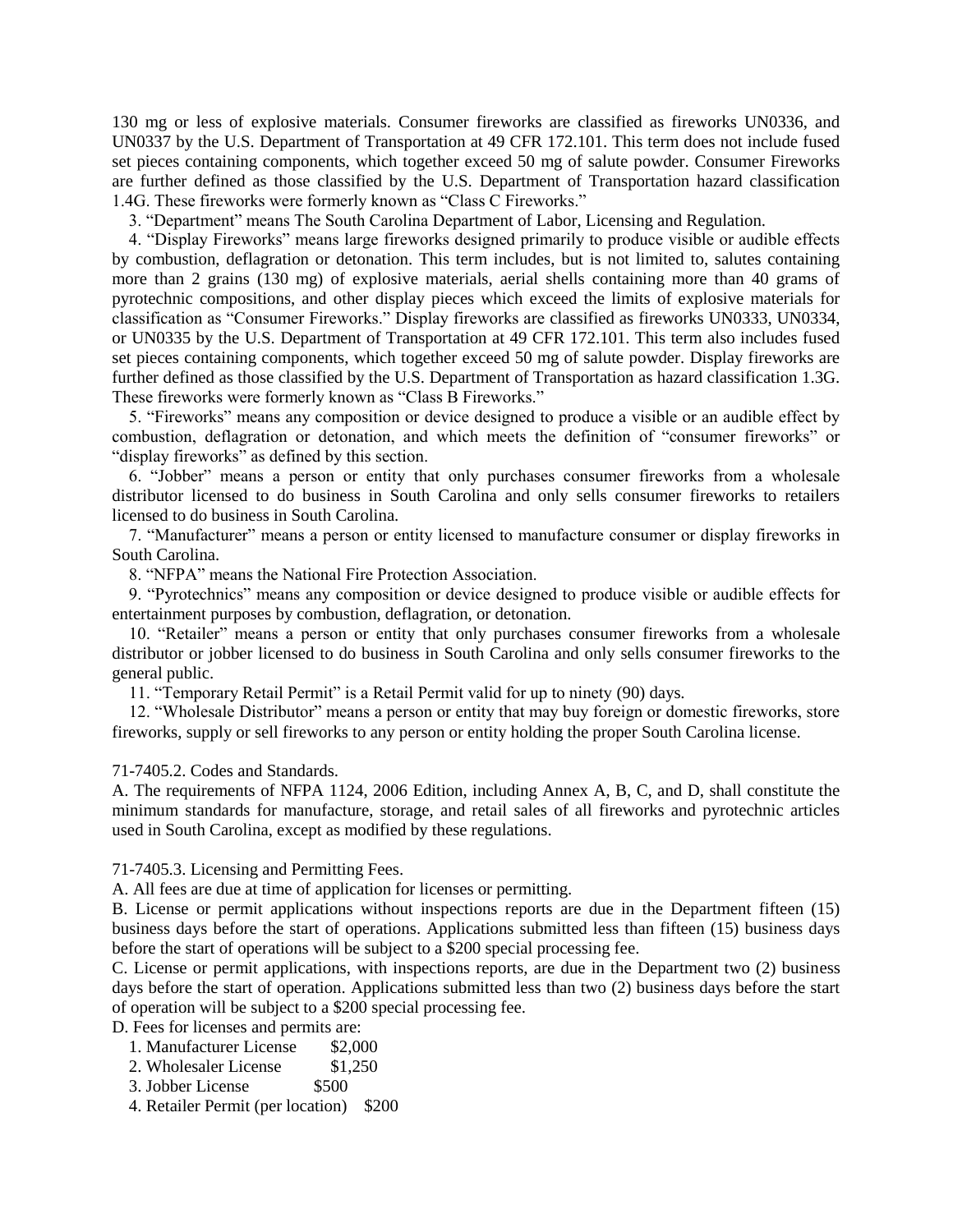5. Temporary Retailer Permit (per location) \$100

6. Display Magazine Permit \$100

E. When licensing inspections are performed by personnel of the Department, the fees stated are for one permit inspection. Any return inspection resulting from the owner's failure to comply will be charged at a rate of \$75 per hour (including travel time) in addition to the annual fee.

F. Wholesaler License Fees includes up to five (5) Display Magazine Permits.

71-7405.4. Licensing and Permitting Requirements.

A. Licenses are valid for up to one (1) calendar year. Licenses expire August 31 and must be renewed every year.

B. Permits are valid for up to one (1) calendar year. Licenses expire August 31 and must be renewed every year.

C. Temporary Retailer Permits expire when the underlying insurance expires or after ninety (90) days, whichever occurs first.

D. Before a license or permit may be issued, the facility must be inspected following the procedures set forth by the Board.

E. All facilities must be inspected by a county, city or state inspector on a form approved by the Board before the issuance of the license.

71-7405.5. Supplemental Provisions for Sale of Pyrotechnics.

A. Each temporary structure shall be located in such a manner as to make it immobile and to prevent it from shifting or blowing over. Tie down devices may be affixed to prevent shifting or blowing over, and wheels shall be removed.

B. These general provisions do not exempt retail fireworks establishments from other rules and regulations where applicable.

C. The operator's, salesman's or handler's conduct or condition shall be as such as not to imperil the public safety.

D. The operator, salesman, or handler at a location selling retail fireworks shall be capable of reading, writing, speaking and understanding the English language at a level sufficient to read and explain all notices applicable to fireworks.

E. No person under the age of sixteen (16) shall be sold permissible fireworks.

F. All disputes arising as a result of these Rules and Regulations shall be referred to the Board.

1. Any party involved in a dispute arising under these Rules and Regulations may within fifteen (15) days of the occurrence giving rise to such dispute petition the Board, in writing via certified or registered mail, for an appearance before the Board. The petition shall plainly and substantially set forth the details of the occurrence, including its time, location and date, and state petitioner's reasoning for request to appear before the Board.

2. The Board shall, within twenty (20) days of receipt of a written request for appearance, make a determination as to the necessity of the appearance and notify the petitioner, in writing via certified or registered mail, of its decision to grant or deny the appearance, and the reasons therefore.

G. No fireworks shall be permitted to be sold from vehicles such as vans, buses, automobiles, or any other motor driven vehicle.

H. The Board shall prohibit the retail sale of consumer fireworks from tents, canopies and membrane structures.

71-7405.6. Wholesale Distributors and Jobbers.

A. All Wholesalers and Jobbers shall store permissible fireworks in their original packaging and in unopened cases or cartons, so as to take advantage of the insulation provided by such packaging, provided. However, unopened fireworks packages that have been returned by retailers for repackaging or resale may be temporarily retained in bins.